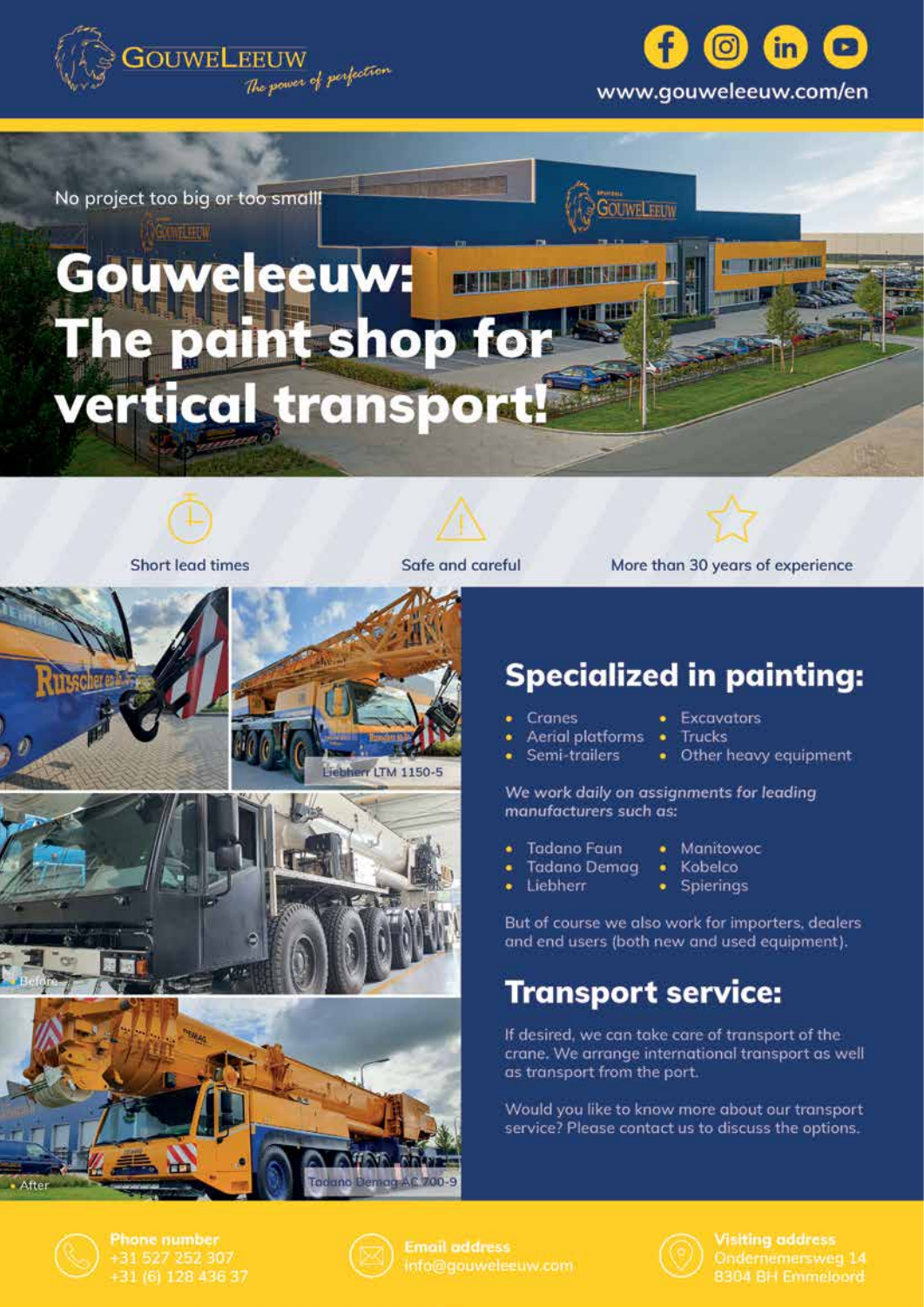# **Mastclimbers Mastclimbers on the rise on the rise**

**The mastclimber market is an interesting one, in that for most façade work it offers a better solution for working at height, in terms of safety, efficiency, and aesthetics to name a few. However, there is still untapped potential for their use. Nick Jonhson highlights the latest products and an array of interesting applications.**

**The mast climbing work platform – mastclimber for short – is an increasingly versatile piece of kit for both the construction and repair of high rise buildings. Available in single, twin or even triple mast configurations with long platforms, they tend to be supplied by specialist companies which can provide the support required to get the most out of them, including selection advice, planning, installation expertise and technical back-up.**

Having become an accepted alternative to scaffolding, a significant number of mastclimbers are now operational in markets such as the UK. The ability to raise the platform to a precise working height means that tradesmen can work at the most comfortable and

*Apollo Cradles has a multitude of Goian mastclimbers surrounding new student accommodation in London*

productive height without the need to bend or stretch, while taking materials and tools with them. Where remedial work is being carried out on occupied apartment blocks, residents benefit from not having scaffolding obscuring their view. And, with the mastclimber platform left at ground level out of working hours, security is much improved compared to a block surrounded by scaffolding for months on end.

The modular nature of mastclimbers allows them to be easily tailored to all manner of façade shapes and angles. And, where ground space around the building is limited, the mastclimber's base can be located slightly higher up the structure using a cantilevered gallows bracket.

Bracket mounted mastclimbers have been installed by Apollo Cradles on a prominent job in Aldgate, London, where the RG Group is building high rise student accommodation. At its peak, there were 43 mastclimber drive units on site powering platforms on both single and twin masts.

Apollo Cradles has standardised its mastclimber fleet around the GP40 model from the Spanish manufacturer Goian, part of the Jaso tower crane group. Platform lengths from 2.8 to 13.4 metres with a maximum capacity



of 2,300kg are possible on a single mast, while the twin mast format provides platforms from 6.7 to 35.9 metres and increased capacities up to 4,550kg.

Options from Apollo include double stacked platforms on twin masts and the ability to angle back masts with special brackets to accommodate 80, 100 and 110 degree facades. To aid the manual handling of materials, masts can also be fitted with monorail lifting systems.

Apollo director Darren Brady says the UK market for mastclimbers is buoyant although it is now being affected by a slowdown in material supply to sites. His machines are involved in both new build and some recladding work although the latter has not increased dramatically, in spite of all the publicity over the

Grenfell tower fire tragedy, which highlighted the need to replace flammable cladding.

Brady is also chairman of the IPAF Working Group on Mastclimbers which has been developing a new 'Hoists and Mastclimbers for Managers' course. Due to be finalised by the end of this year, the course is intended to help construction site managers select the right equipment for their jobs.

Another prominent supplier of mastclimbers in London is PHD Access. It has multiple Encomat models, including single and double mast and double stacked units, working close to Wembley Stadium in West London. There are around 60 mastclimber drive units on the Wembley Park development being built by McLaren Construction.

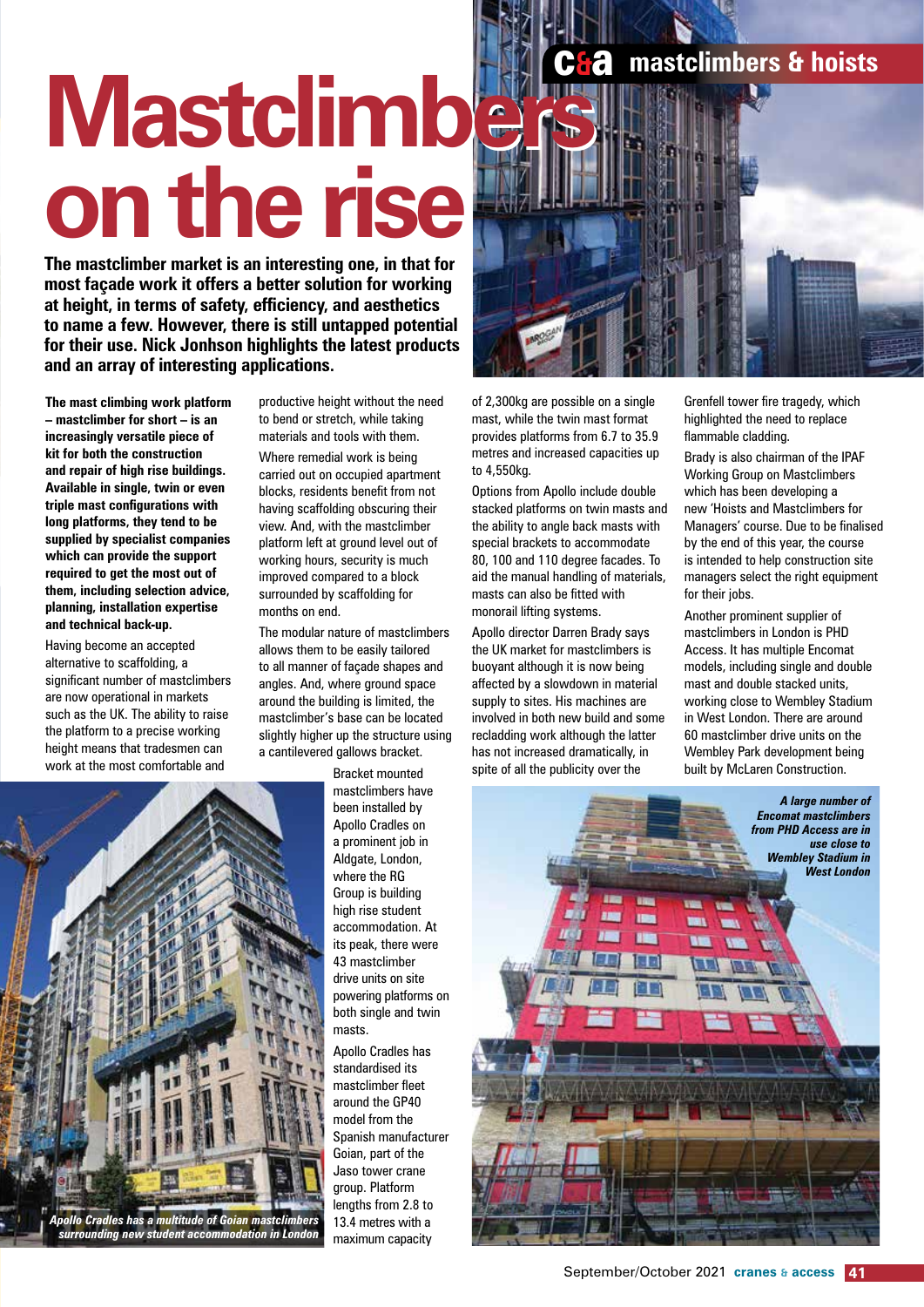

**ACCESS ANYTIME, ANYWHERE** 

### **ALIMAK CONSTRUCTION HOISTS AND MAST CLIMBING WORK PLATFORMS**

The Alimak Scando 650 range of construction hoists are available in a variety of sizes and speeds to meet the need of every construction project. Offering a vast choice of loading capacities and configurations, the Scando 650 range of products is designed for the efficient transportation of passengers and materials for enhanced productivity on construction sites.

The Alimak MC 450 mast climbing work platform is available in both single and twin configurations, flexible platform length and width, and can be used on the same mast as Alimak construction hoists. It offers an efficient and ergonomic alternative to scaffolding.

Alimak has a proven track record of high standards, safety and quality with all products. The Alimak Safety Device is fitted as standard to the current range of hoists & mast climbers.

www.alimak.com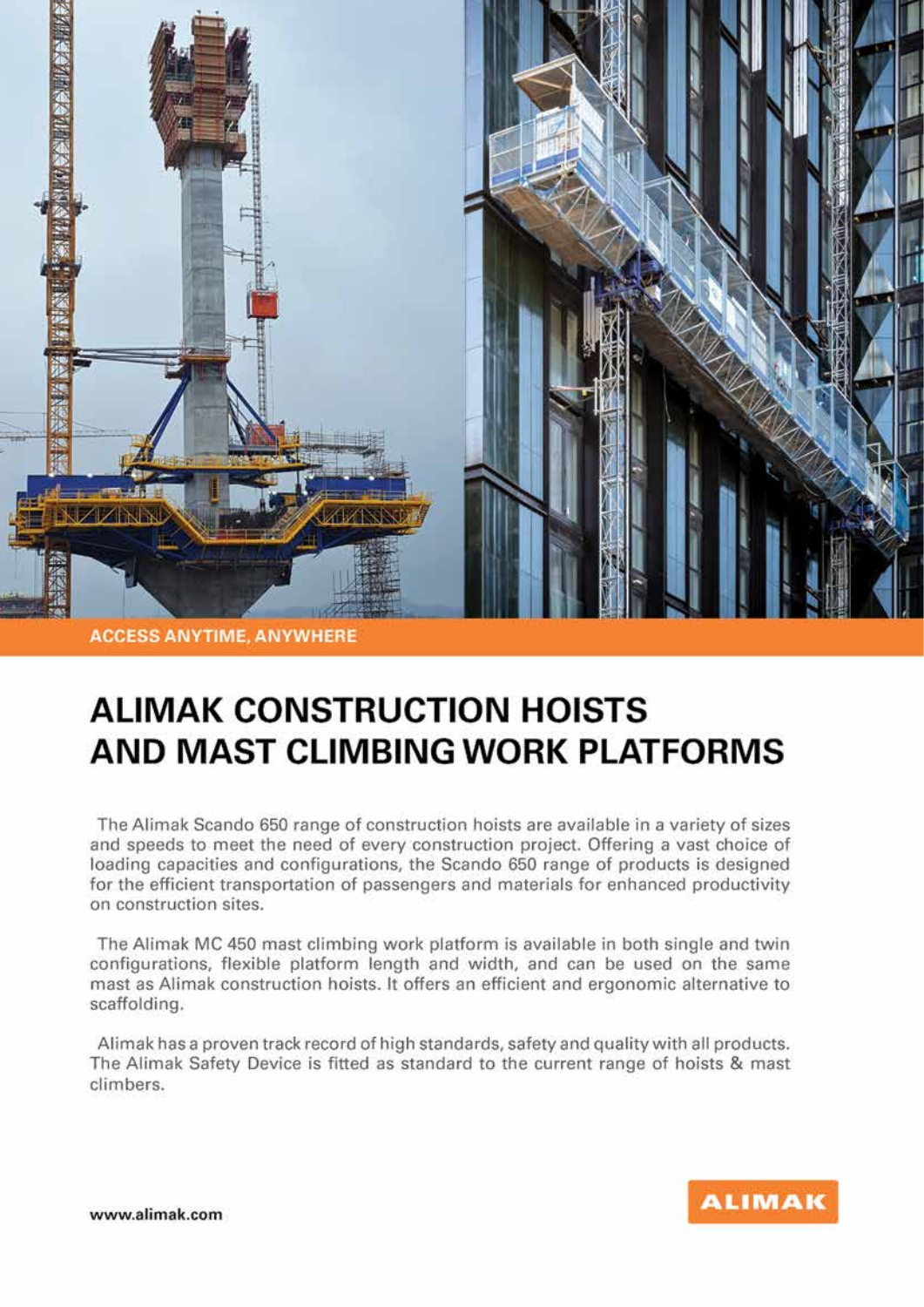

*Electroelsa used Vertikal Days for the UK launch of its single mast ELSA P40 mastclimber*

Peter Hoar, managing director of hoists and masts at PHD, says the company also has more than 70 drive units working on a big White City Living project in West London for the Berkeley Group. In addition to its Encomat fleet, PHD also runs Saeclimber and Alimak mastclimbers. The company says that while it is very busy at the moment, there is further 'pent up' demand for the expected surge in recladding work in the wake of Grenfell.

The big question is whether the UK market will have sufficient machines and the necessary experienced personnel to cope with such a surge. The government is under pressure to facilitate making such buildings safe, but getting the work done quickly could be problematic. Increasing demand in an already buoyant market could help increase rental rates. At present renting out hoists is often more profitable than running mastclimbers.

Meanwhile, prospective buyers who visited the Vertikal Days had several models to look at. Alimak had its well established twin mast MC450 mastclimber on show that offers platform lengths of between 8.6 and 30.2 metres. A standard platform width is 1.2 metres, or 2.2 metres with an extension. Maximum platform capacity is 4,500kg. Italian manufacturer Electroelsa



attended the event for the first time, with its ELSA P40 mastclimber. Platform lengths range from 4.2 to 13.2 metres with corresponding maximum capacities of 1,540kg to 640kg.

Electroelsa sales manager Said Shabana says that while the company has been manufacturing mastclimbers since 1995 it is only now starting to sell them in the UK. Machines can now be fitted with a GPS based monitoring system to diagnose faults and send information to a remote device such as a mobile phone. The system also has the ability to sound an alarm when the maximum capacity or wind speeds are reached.

Fellow Italian company Maber exhibited in the same area of the show, its models include the MBS 01/120 and MBP 01/150 single mast units and the MBS 02/120 and MBP 02/130 with twin masts. Sales director Diego Benetton confirmed that Maber is in the final stages of a redesign for its MBP mastclimbers with square masts. The new versions, available from February, will feature increased platform capacity and longer platform options.

Canadian heavy duty mastclimber manufacturer Hydro Mobile says that it has been working on improving the flexibility and productivity of its products, whilst simultaneously reducing the cost







of ownership. To increase machine versatility, it has introduced the swivel bridge concept along with 'mast sharing' and the ability to reconfigure mastclimbers into transport platforms.

A swivel bridge is a platform section which can 'swivel' or rotate through 180 degrees, allowing the platform to be easily adapted to different building façade profiles and provide access around corners. It was developed to add to its flexibility and the ability to adapt to different facades with fewer components, while improving a safer method of providing access to difficult areas.

The ability of mastclimbers to be configured for unusual applications is highlighted by the Spanish manufacturer Saeclimber. Its P40 equipment has been used successfully for demolition platforms around tall structures such as redundant chimneys, cooling towers and high motorway bridge piers.

In 2018, the 150 metre high Delimara Chimney in Malta was demolished using two rubber tracked Brokk 120 demolition robots, working from a special Penta Mastil Saeclimber P40 platform on five masts that surrounded the cylindrical structure. A PH15 service lift was also used.

The following year the same system was deployed to demolish several highway bridge piers in Tuscany, Italy. This contract utilised Quadri Mastil Saeclimber P40 platforms and a PH15 service lift. Demolition was carried out from the platform deck using two remote controlled Brokk 170 demolition robots.

In another unusual application, the UK's PHD Access brought its expertise to bear on the design, delivery and installation of what was effectively a very special inclined mast climbing platform for a Costain Skanska joint venture. This unique machine was used to help crews install the steel frame and cladding in Europe's largest escalator shift at

the new Bond Street station on the Crossrail underground railway line in central London.

Whilst the platform capacity of a standard mastclimber is typically around 2,500kg, the Bond Street machine required a capacity of 7,500kg. It also had to be strong enough to support a Fassi F55 hydraulic loader crane and have each of its two decks large enough to carry a scissor lift.

PHD conceptualised and created a bespoke dual platform rack and pinion travellator able to travel on a 60 metre track on a 30 degree incline within the escalator shaft. PHD's engineers worked with mastclimber maker Encomat to build a special frame around suitable drive units. Once in operation, it proved to be much quicker than the conventional methods of scaffolding, chain hoists, slings and all the manual effort that was originally envisaged.



*Safer demolition with Brokk demolition robots working from a Saeclimber P40 platform surrounding a bridge pier in Italy*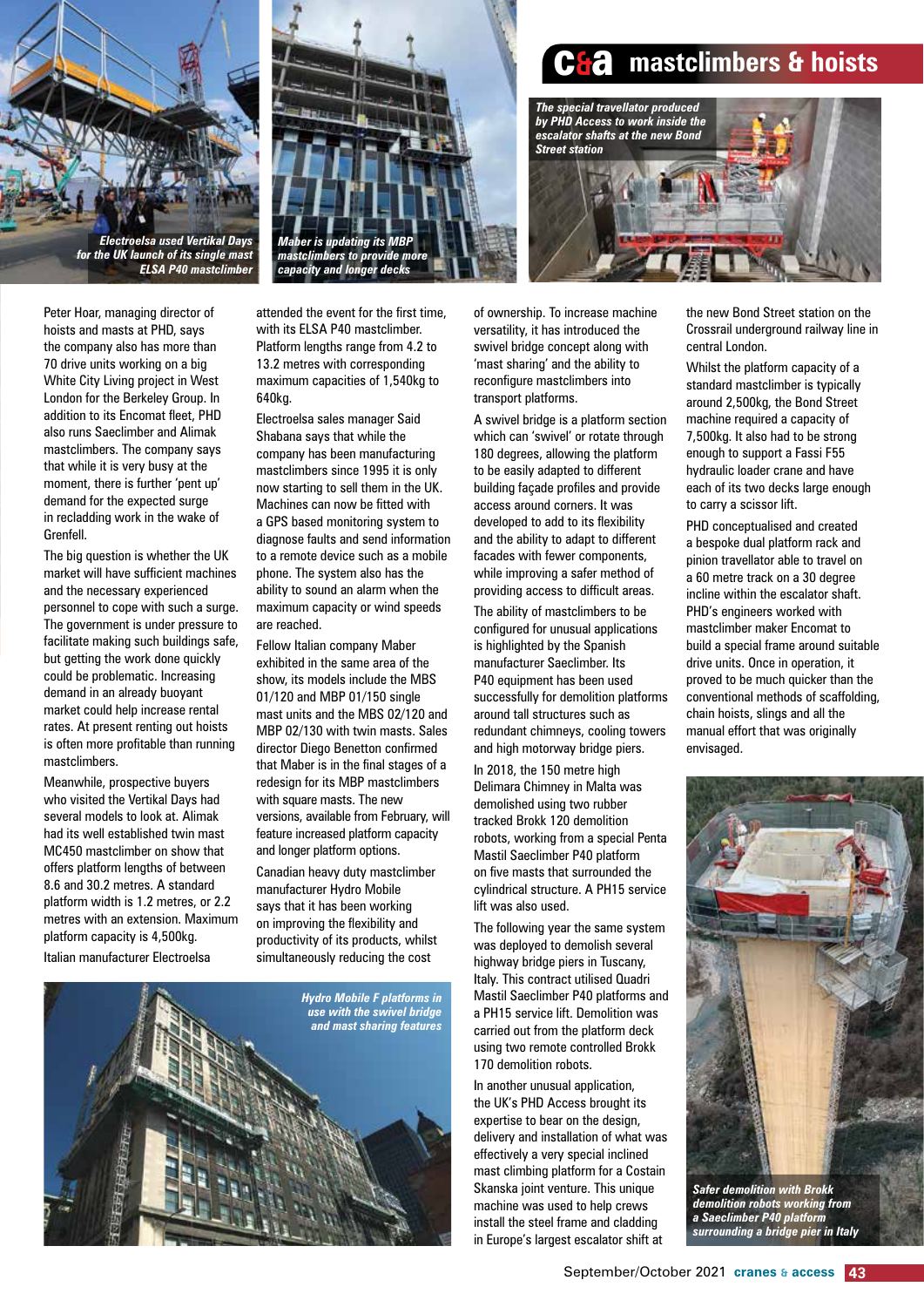### **mastclimbers & hoists C&a**

# **Tower crane operator hoists**

**With greater use now being made of tower crane operator lifts or elevators if you prefer - Nick Johnson takes a look at the latest developments.** 

**Vertikal Days proved the ideal opportunity to see several of the latest products, including, Alimak's TCL and Geda's 2PK. One notable exhibit was Electroelsa's A03 crane operator lift, but what really caught my eye were the prominent Select Plant Hire decals on its sides.** 

It turns out that this was just one of 21 units ordered by Select for use on its tower cranes, signalling a welcome move towards adding this equipment to higher free standing tower cranes in the UK. In spite of the intense national focus on health & safety, hardly any tower crane operator hoists have been installed in the UK - despite their widespread use across the Channel in France and in a growing number of other countries.

### **Leading the way**

Whilst there appears to be no official plan to make operator lifts mandatory for cranes over a certain height in the UK, there are clear benefits to their installation. And Select is to be congratulated in taking the lead. The provision of a lift enables tower crane operators to quickly and safely reach their lofty cabs without a slow and strenuous ladder climb. The availability of a lift also makes it easier to descend to the ground for comfort breaks - something that will surely be appreciated by the growing number of female operators. And, most importantly, it enables first responders with life saving equipment to quickly reach an operator who has suffered a medical emergency.

Having successfully trialled the Electroelsa A03 hoist, Select has ordered the hoists through its tower crane supplier Terex, a partner in the hoist's development. Dubbed the T-Lift by Select, the 1.42 metre by 1.05 metre lift provides a safe working capacity of 250kg and can travel at a speed of up to 24 metres

a minute, in wind speeds up to 20 metres a minute. Select is initially installing the T-Lifts externally on its cranes with one prominent example being its big Terex CTL 1600-66 luffing jib

tower crane currently working in West London. The crane is one of a number employed on a £600 million Laing O'Rourke contract - part of the £1.3 billion Olympia regeneration project.

The T-Lift can be installed during the installation of the tower crane or added later, when the crane is climbed to a greater height. With

*Select Plant Hire is leading the way with tower crane lifts in the UK*



Laing O'Rourke on board and other major contractors interested in the concept, Select is set to order at least another 20 units.

Select is also trialling the installation of the T-Lift internally within the tower sections. This entails the modification of rest platforms and a switch from inclined to vertical ladders.

# **Ozzie mega tower**

**A particularly spectacular tower crane installation with operator lift can be seen in Sydney, Australia where a 60 year old TV transmission tower is being dismantled in Willoughby. Known locally as the "Eiffel Tower", the 233 metre high lattice structure is being removed to make way for a new residential development.** 

Marr Contracting - well known for its big Favelle Favco cranes - has been commissioned to provide the mechanical muscle needed to remove the structure, which is as high as a 77 storey building. Marr has installed one of its M310D luffing jib tower cranes on a 200 metre freestanding tower supported half way up by guy ropes.





Once half the transmission tower has been brought the ground, Marr will reduce the tower height and swap the crane top for an even heavier duty M1280D to complete the demolition work. To enable the operator to reach the crane cab without having to face a 200 metre ladder climb, it has been equipped with a Geda 2PK operator lift, supplied by Geda dealer Hasemer Materials Handling and installed by Hoist & Lift Tec.

The externally mounted Geda 2PK lift travels at a speed of 24 metres a minute, however the ascent still takes more than eight minutes! This is still much quicker and easier than climbing - and particularly appreciated when the temperature rises.

*Dismantling begins on the 233m transmission tower*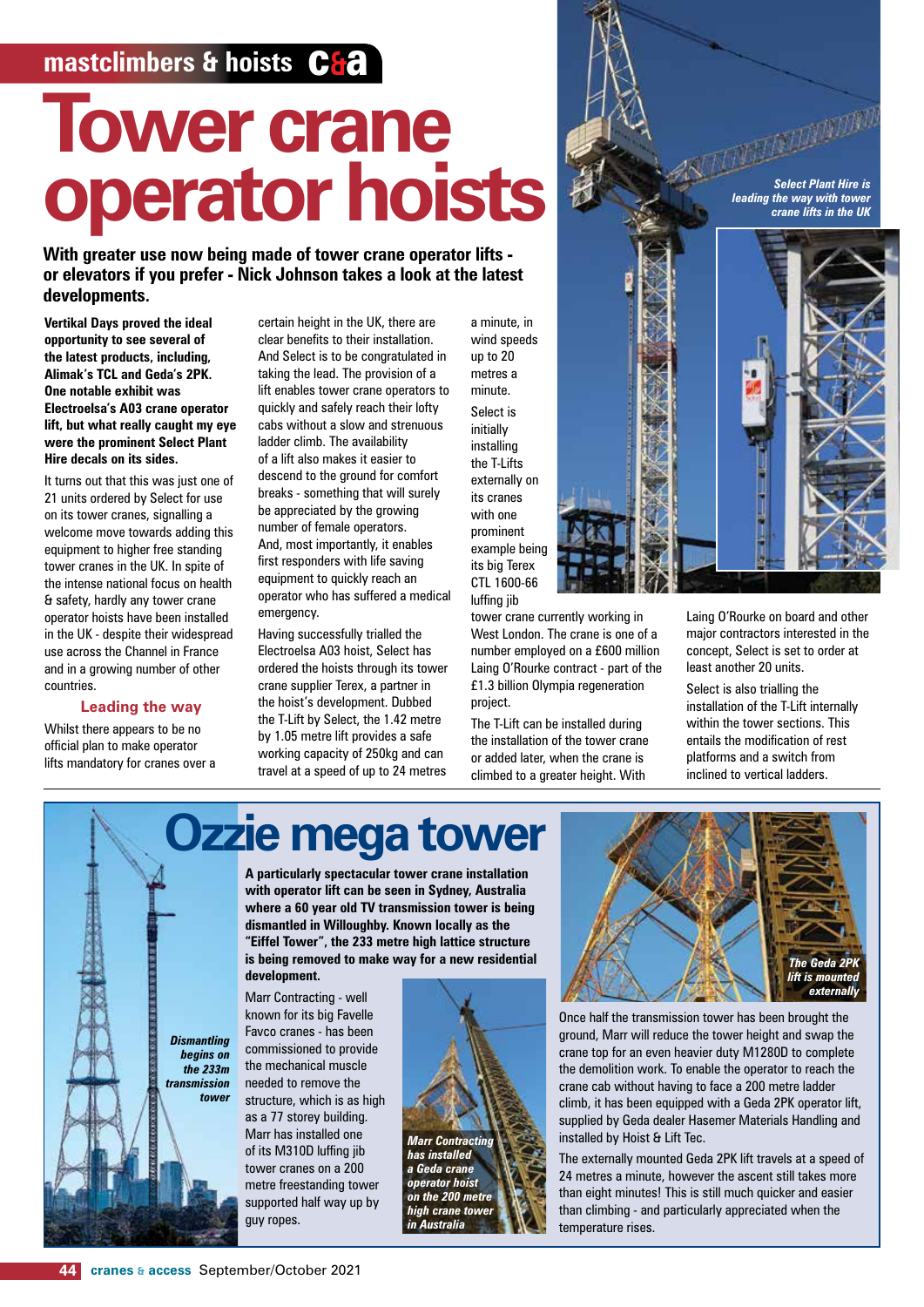# **Growing bigger Growing bigger**

**Nick Johnson takes a look at the latest hoist developments and discovers a buoyant UK market for both construction hoists and mast climbing transport platforms with a growing trend towards bigger units.**



**Construction hoists come in a variety of types with an increasing choice of deck or car sizes and capacities. The different types include goods only hoists, transport platforms - able to move both goods and people and passenger/goods hoists that come in single, twin or multi-car configurations.**

Whilst the smallest goods hoists are supplied by some general rental companies, the majority are provided by specialist hoist rental businesses that claim that their expertise is essential for the optimum use of these machines. In the UK where construction continued apace even during the lockdowns, demand for hoists has remained strong with many owners adding new units.

#### **Strong showing at Vertikal Days**

This year's Vertikal Days had an unusually strong hoist and mastclimber sector with a wide variety of new products on show. Mace Industries - the UK dealer for Geda - had a particularly impressive line-up, including the 200kg capacity 200Z goods hoist, alongside 300kg

and 500kg transport platforms, the 300Z ZP and 500Z ZP, and a P12, 1,500kg 12 person passenger/goods hoist. The company also displayed a Geda 2PK crane operator hoist, while Luke Mace revealed that a modified version of this 200kg capacity/ two person rack and pinion hoist has been used with slipform concrete construction.

Next door, CLM had two Maber rack and pinion transport platforms on display. The first was the 2,000kg capacity MBC 2000 with a 3.2 metre by 1.5 metre platform and a fully opening three metre wide C-Door, to allow the loading of large building components at ground level. The display unit was sold to Hoist Hire Services.

CLM also had a larger transport platform on its stand in the form of a 2,000kg MBC 2300, complete with larger 4.4 metre by 2.2 metre platform. The basic hoist structure with the drive motor is only 2.3 metres wide for easier transportation. The show machine was purchased by Scottish company Scot Hoist.

Maber has also shipped the first of its new 2,000kg capacity



MBA2000-EU passenger/goods hoists with a 1.5 by 3.2 metre car and 2.6 metre C-Door. Travel speed is up to 54 metres a minute and utilises the company's MBC 2000 transport platform mast, ties and landing gates – a modular advantage for fleet owners.

German manufacturer Böcker kept its Vertikal Days display focused on aluminium boom truck cranes but was also promoting its range of hoists as part of a push to increase its UK hoist sales. Peterborough based rental company NTP has recently taken delivery of five transport platforms three 1,000kg capacity MX 1024s and two 2,000kg MX2024s.

#### **New industry developments**

Kirsty Archbold-Lambing is a director of Southern Hoist Services and a prominent authority in the UK construction hoist market. She chairs CPA's Construction Hoist Interest Group and is a member of IPAF's Mast Climbing Work Platform & Hoist Committee.

Southern Hoist runs a wide range of goods hoists, transport platforms and passenger/goods hoists with recent additions to the fleet including Geda 1200 Z/ZP transport platforms and P22 passenger/goods hoists as well as Maber MBC 2000 dual prose machines. The MBC 2000 can be supplied without a roof as a goods only hoist or with a roof as a transport platform.

Keen to promote better understanding of hoists in the construction industry Archbold-Lambing highlighted the fact that IPAF is working on a new 'Hoists and Mast Climbers for Managers' course which will follow a similar format to the 'MEWPs for Managers' course. She also highlights the usefulness of the recently published CPA publications - 1101: Maintenance, Inspection

and Thorough Examination of Construction Hoists and 0501: Transporting Scaffolding in

Construction Hoists (including Transport Platforms). Both publications can be downloaded free of charge from the CPA website.

**mastclimbers & hoists** 

### **Penny the Pink Hoist**

A very visible unit in the Southern Hoist fleet is 'Penny the Pink Hoist', a Geda 300Z goods hoist resplendent in a bright pink livery. It was commissioned late last year as part of Breast Cancer Awareness month and 20 percent of the rental revenue is donated to the Breast Cancer Research charity.

*The 'Penny the Pink Hoist' in the SHS hire fleet is raising money for the Breast Cancer Research charity*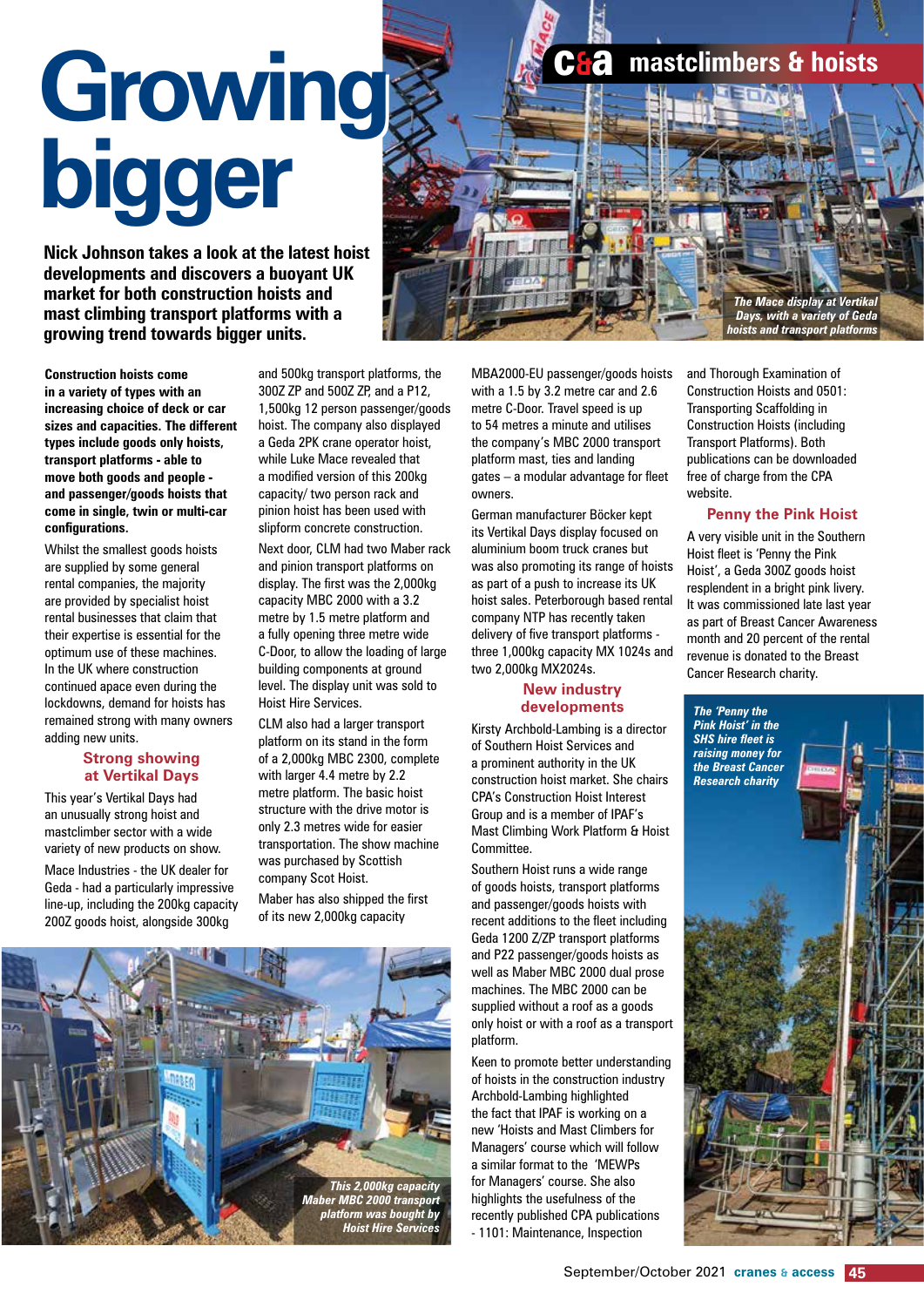# **SJ9664 RT**

## **BIGGER.** FTTER. skyja(

URU

Skyjack's new SJ9664 Full Size Rough Terrain has a working height of 21.51 m. With one of the largest work areas on the market, even more work can be done.

SMARTOROUE™ technology provides an optimised balance of horse power, torque and hydraulic efficiency, maintains on-site performance, and keeps maintenance costs down.





Another specialist hoist hire company based in southern England is Plantire. Operating from Ashford, Middlesex, it has the distinction of being the oldest member of the CPA, having joined in 1941. It originally focused on excavator rental, before adding hoist rental in 1970. Today it supplies goods hoists and transport platforms to the construction industry. The company was also instrumental in the introduction of the 1,000kg capacity Maber MBC 1000 transport platform, its fleet of which are currently fully utilised.

Market leader Alimak displayed a 2,300kg capacity Scando M Combi 25 goods hoist, alongside a TPL 500/300 transport platform, and two high capacity passenger/goods hoists, a 2,400kg/ 24 passenger Scando 650FC and 2,500kg/ 31 passenger Scando 650XL.

Alimak's Francis Harris says that whilst the 2,000kg Scando 20/32, with its 1.5 metre by 3.2 metre car, used to be very popular, there is an increasing preference for the 2,400 to 3,000kg Scando 650XL with a two or 2.5 metre by 3.2 to five metre car. The larger car size is driven by the desire to transport larger cladding units.

#### **Common Towers**

Harris also highlighted the greater use of common tower systems in order to maximise the number of big passenger/goods hoists within a small space alongside tall buildings on congested city centre sites. Up to six cars have been used on a common tower with a twin hoist attached to each of the three outside faces of the common tower.

Common towers score by providing centralised loading and unloading, maximising hoist capacity and requiring fewer openings in the facade during construction.

A good example of common tower usage is the construction of the recently completed 233 metre high Landmark Pinnacle residential tower on the Isle of Dogs in East London. The project made use of one five metre square Reco common tower and four Alimak hoists. The hoists comprised one high speed Scando 650FCS XL 25/39 twinned with a 3,000kg Scando FCS 30/39, a 5,500kg TM Mammoth 55/50 and a 3,200kg Scando 650FC 32/39.

A number of Alimak's Mammoth hoists are now being using in London. Taylors Hoists has supplied a new 4,000kg capacity



*The spacious car of the Alimak Mammoth hoist in the City of London*